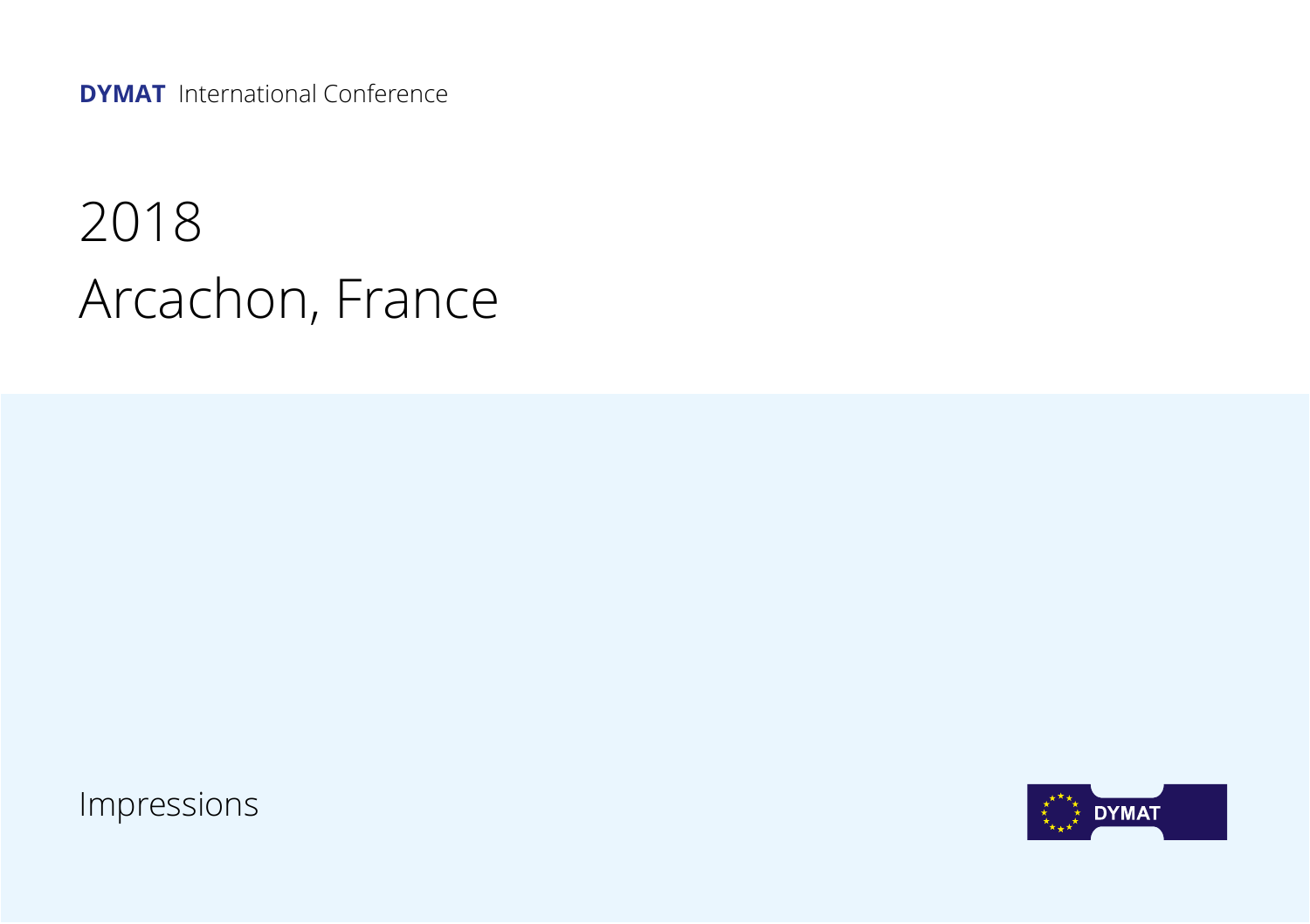## **12th International DYMAT Conference**

Arcachon, France 9 – 14 September 2018





The 12th International DYMAT Conference took place in Arcachon, France, and was organized by the Commissariat à l'Energie Atomique et aux Energies Alternatives (CEA) in partnership with the Institute of Mechanics and Engineering of the University of Bordeaux (I2M). It was co-chaired by Antonio Cosculluela, vice-president, and Eric Buzaud, treasurer of Dymat association.

As in previous years, the conference has offered two types of publications. The proceedings of the conference have been collected into an issue of the "European Physical Journal - Web of Conferences" (EPJ-WoC). Alternatively,

authors have submitted their articles to a peer review process in order to publish their work in an issue of the "European Physical Journal - Special Topics" (EPJ-ST), entitled "Advances in the Characterization, Modelling and Simulation of Materials Subjected to dynamic loading".

This year, the prestigious John S. Rinehart Award ceremony has been rewarding the careers of two famous searchers. The recipients were George T. Gray, for original contributions and outstanding effort in the study and modeling of the dynamic properties of materials, and Gordon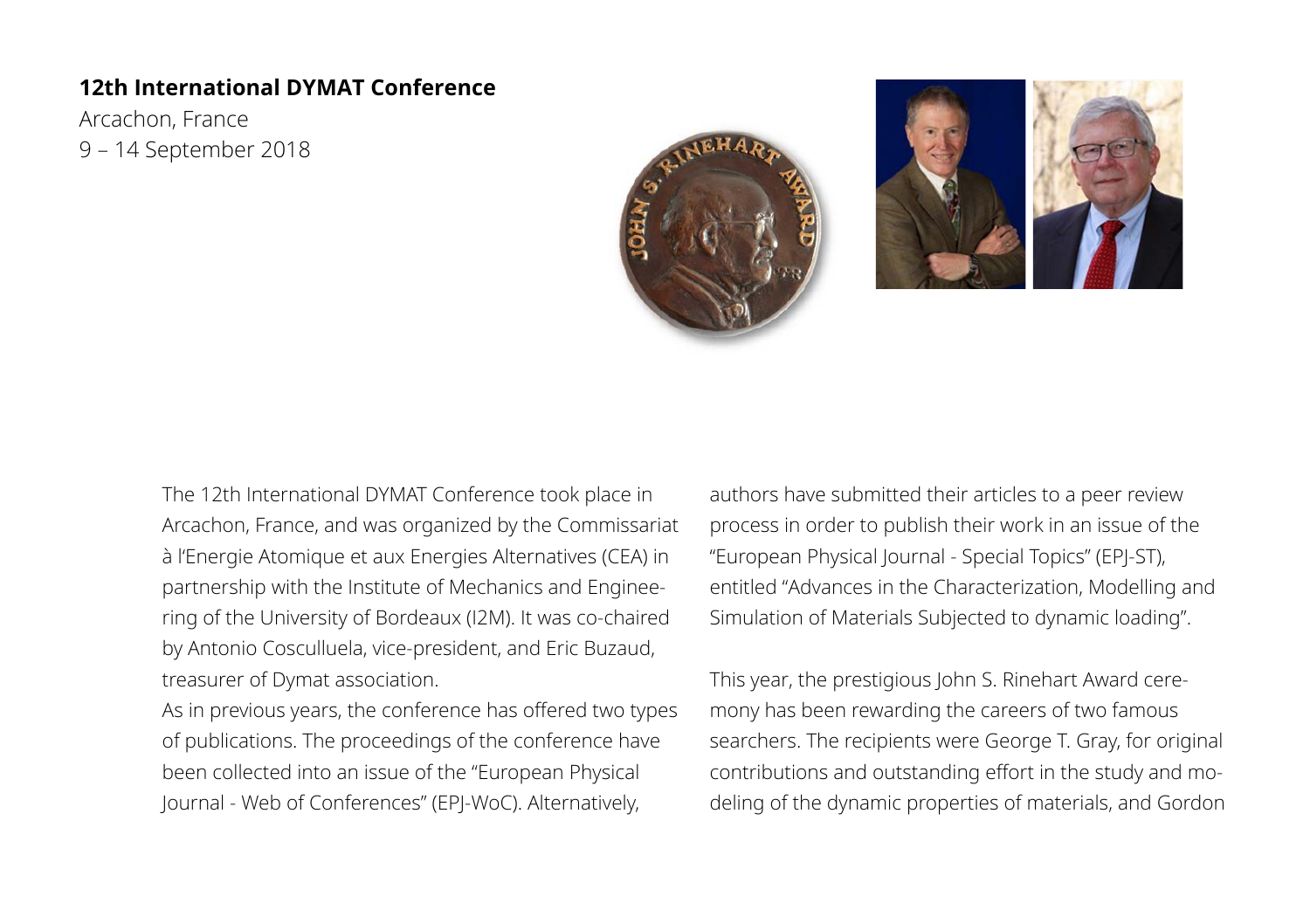| <b>Participants</b>         | 257 |
|-----------------------------|-----|
| <b>Countries</b>            | 26  |
| <b>Oral presentations</b>   | 66  |
| <b>Poster presentations</b> | 126 |
| <b>Technical Exhibitors</b> | 13  |



R. Johnson, for outstanding creative work in the science and technology of computational methods applied to the mechanical response of materials subjected to dynamic loadings.

Considering the feedback collected from attendees of recent editions of Dymat's international conferences, several innovations and evolutions were adopted in the organization of this conference. For the first time, a 3 hours course, "A Short introduction to the Mechanical and Physical Behaviour of Materials under Dynamic Loading" was proposed before the opening of the conference; also two

dedicated 2-hours poster sessions were introduced into the schedule. Moreover, the participation of students has been strongly increased thanks to a special reduced fee, and a new prize was created to recognize the excellency of a recent Ph.D.. Two promising searchers were rewarded: Lewis J. Lea for his works on the structural evolution in the dynamic plasticity of FCC metals (2018), and Daniele Forni for the progressive collapse induced by fire and blast (2017).